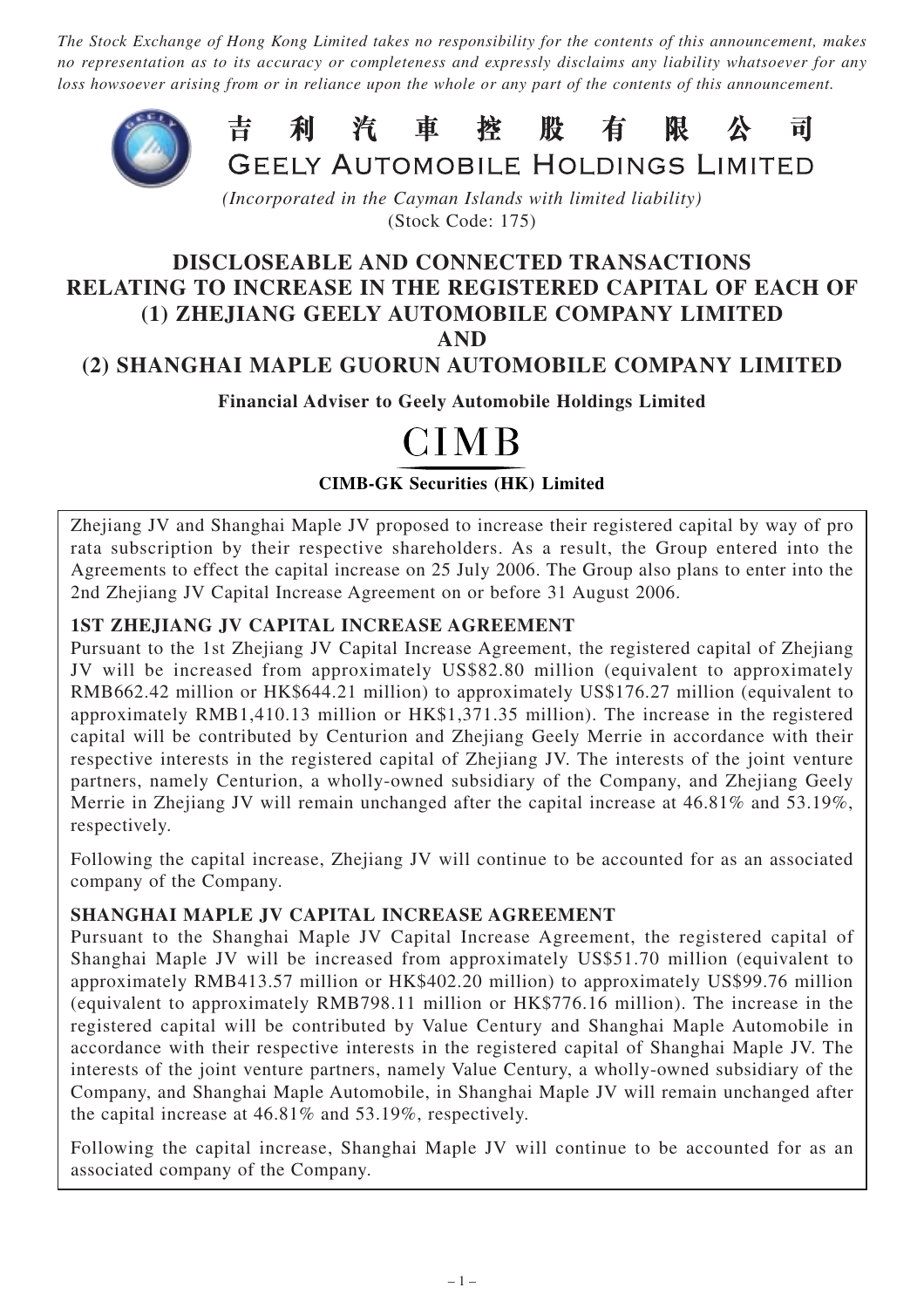## **2ND ZHEJIANG JV CAPITAL INCREASE AGREEMENT**

The Group also plans to enter into the 2nd Zhejiang JV Capital Increase Agreement on or before 31 August 2006 to further increase the registered capital of Zhejiang JV from approximately US\$176.27 million, after the capital increase pursuant to the 1st Zhejiang JV Capital Increase Agreement (equivalent to approximately RMB1,410.13 million or HK\$1,371.35 million), to approximately US\$231.01 million (equivalent to approximately RMB1,848.07 million or HK\$1,797.24 million).

The increase in the registered capital will be contributed by Centurion and Zhejiang Geely Merrie in accordance with their respective interests in the registered capital of Zhejiang JV. The interests of the joint venture partners, namely Centurion, a wholly-owned subsidiary of the Company, and Zhejiang Geely Merrie in Zhejiang JV will remain unchanged after the capital increase at 46.81% and 53.19%, respectively. Following the second capital increase, Zhejiang JV will continue to be accounted for as an associated company of the Company.

## **LISTING RULES REQUIREMENTS**

Shanghai Maple Automobile and Zhejiang Geely Merrie are connected persons of the Company for the purpose of the Listing Rule by virtue of the fact that both Shanghai Maple Automobile and Zhejiang Geely Merrie are beneficially owned by Mr. Li and his associates. As a result, the entering into of the Shanghai Maple JV Capital Increase Agreement, the 1st Zhejiang JV Capital Increase Agreement and the 2nd Zhejiang JV Capital Increase Agreement constitute discloseable and connected transactions for the Company under Chapters 14 and 14A of the Listing Rules respectively and is subject to the requirements of reporting, announcement, and the approval of the Independent Shareholders (by way of poll) as set out in Chapter 14A of the Listing Rules.

Proper Glory and Geely Group, wholly-owned by Mr. Li, holding 60.68% and 0.002% respectively in the issued share capital of the Company will abstain from voting for the resolutions to approve the Agreements and the 2nd Zhejiang JV Capital Increase Agreement to be put forward at the EGM.

An Independent Board Committee will be appointed to advise the Independent Shareholders in respect of the terms of the Agreements and the 2nd Zhejiang JV Capital Increase Agreement. An independent financial adviser will also be appointed to advise the Independent Board Committee and the Independent Shareholders in this regard.

A circular containing, among other things, details of the Agreements and the 2nd Zhejiang JV Capital Increase Agreement, a letter from the Independent Board Committee and the opinion from the independent financial adviser, together with a notice convening the EGM to approve the Agreements and the 2nd Zhejiang JV Capital Increase Agreement will be despatched to the Shareholders as soon as practicable.

**As the 2nd Zhejiang JV Capital Increase Agreement may or may not be entered into, Shareholders and the public are reminded to exercise caution when dealing in the securities of the Company.**

#### **1ST ZHEJIANG JV CAPITAL INCREASE AGREEMENT** Date : 25 July 2006

| Dav                                  | 2JJUIY 2UUU                                                                                                                                                                                                                                                                                                                                                                                                                                              |
|--------------------------------------|----------------------------------------------------------------------------------------------------------------------------------------------------------------------------------------------------------------------------------------------------------------------------------------------------------------------------------------------------------------------------------------------------------------------------------------------------------|
| Parties                              | Centurion                                                                                                                                                                                                                                                                                                                                                                                                                                                |
|                                      | <b>Zhejiang Geely Merrie</b>                                                                                                                                                                                                                                                                                                                                                                                                                             |
| Increase in<br>registered<br>capital | To increase the registered capital of Zhejiang JV from approximately<br>US\$82.80 million (equivalent to approximately RMB662.42 million or<br>HK\$644.21 million) to approximately US\$176.27 million (equivalent to<br>approximately RMB1,410.13 million or HK\$1,371.35 million) The amount<br>of capital increase was determined with reference to the financial needs of<br>Zhejiang JV for the upgrade and expansion of its production facilities. |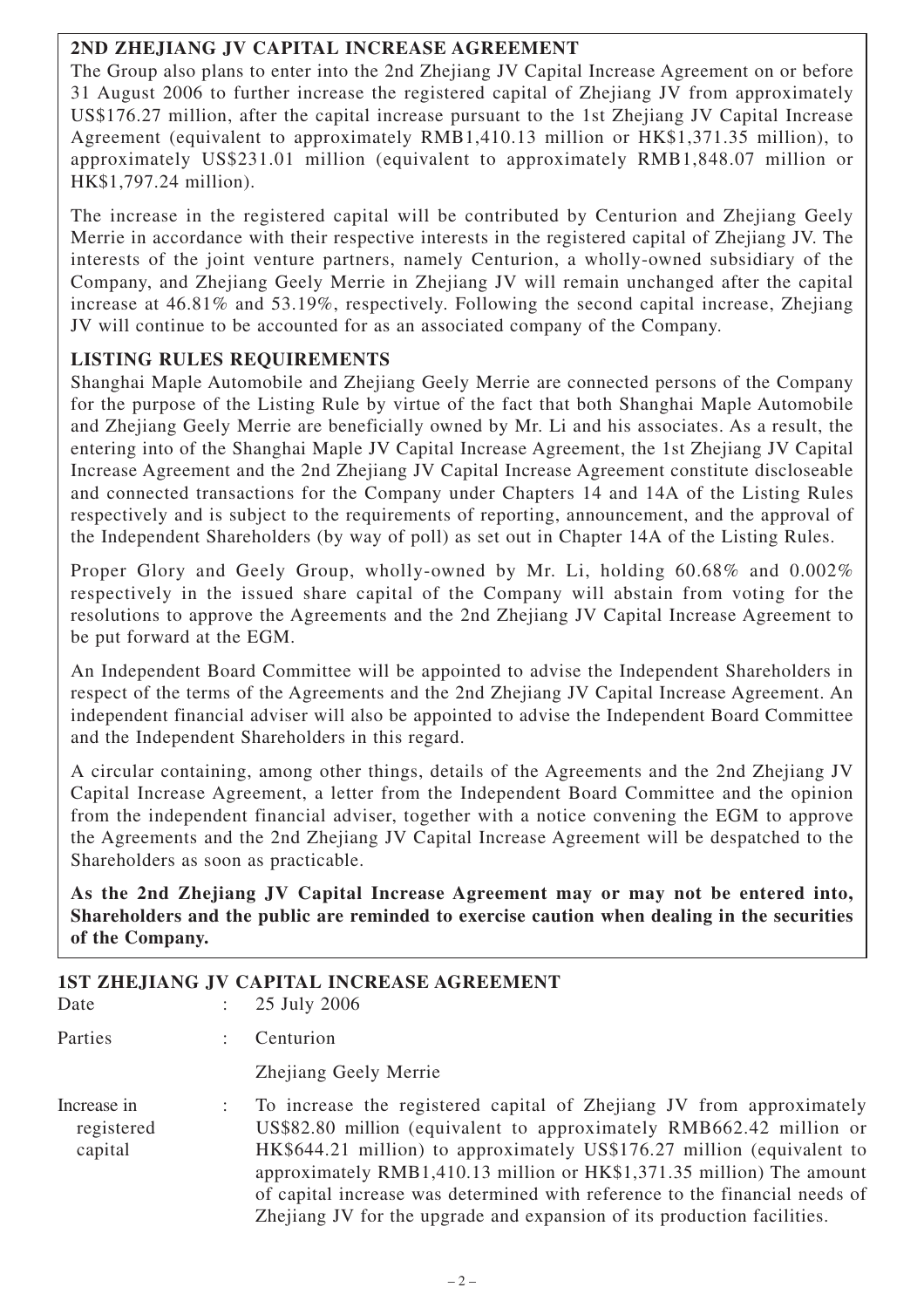The registered capital of Zhejiang JV will remain to be owned as to 46.81% by Centurion and 53.19% by Zhejiang Geely Merrie. The increase in the registered capital will be contributed by Centurion and Zhejiang Geely Merrie in accordance with their respective interests in the registered capital of Zhejiang JV in the following manners:

- (i) Centurion will contribute approximately US\$43.75 million (equivalent to approximately RMB350.00 million or HK\$340.38 million) in cash, which will be financed by internal resources of the Group mainly from the proceeds of the convertible bonds issued by the Company on 10 April 2006. Centurion's contribution to the increase in registered capital of Zhejiang JV will be conditional upon the Independent Shareholders approving the transaction in the EGM to be convened to approve the transaction and will be made within 3 months upon approval by the Ningbo Foreign Trade and Economic Cooperation Bureau (寧波市對外貿易經濟合作局) on the proposed capital increase; and
- (ii) Zhejiang Geely Merrie will contribute approximately US\$49.71 million (equivalent to approximately RMB397.70 million or HK\$386.77 million) in cash. Zhejiang Geely Merrie's contribution to the increase in registered capital of Zhejiang JV will be conditional upon approval by the Ningbo Foreign Trade and Economic Cooperation Bureau (寧波市對外貿易經濟合作局) on the proposed capital increase and will be made within 3 months from such approval.

| Proposed entering : | It is the intention of Centurion and Zhejiang Geely Merrie to enter into the |
|---------------------|------------------------------------------------------------------------------|
| into the 2nd        | 2nd Zhejiang JV Capital Increase Agreement on or before 31 August 2006.      |
| Zhejiang JV         | Details of which is disclosed in the section headed "Proposed entering"      |
| Capital Increase    | into the 2nd Zhejiang JV Capital Increase Agreement" of this                 |
| Agreement           | Announcement.                                                                |

#### **Effective Date**

The 1st Zhejiang JV Capital Increase Agreement will become effective upon approval by the Ningbo Foreign Trade and Economic Cooperation Bureau (寧波市對外貿易經濟合作局) on the proposed capital increase.

#### **SHANGHAI MAPLE JV CAPITAL INCREASE AGREEMENT**

| Date                                 | 25 July 2006                                                                                                                                                                                                                                                                                                                                                                                                                                                                                                   |
|--------------------------------------|----------------------------------------------------------------------------------------------------------------------------------------------------------------------------------------------------------------------------------------------------------------------------------------------------------------------------------------------------------------------------------------------------------------------------------------------------------------------------------------------------------------|
| Parties                              | Value Century                                                                                                                                                                                                                                                                                                                                                                                                                                                                                                  |
|                                      | Shanghai Maple Automobile                                                                                                                                                                                                                                                                                                                                                                                                                                                                                      |
| Increase in<br>registered<br>capital | To increase the registered capital of Shanghai Maple JV from<br>approximately US\$51.70 million (equivalent to approximately RMB413.57)<br>million or HK\$402.20 million) to approximately US\$99.76 million<br>(equivalent to approximately RMB798.11 million or HK\$776.16 million).<br>The amount of capital increase was determined with reference to the<br>financial needs of Shanghai Maple JV for the research and development of<br>new products, upgrade and expansion of its production facilities. |
|                                      | The registered capital of Shanghai Maple JV will remain to be owned as to<br>46.81% by Value Century and 53.19% by Shanghai Maple Automobile. The<br>increase in the registered capital will be contributed by Value Century and<br>Shanghai Maple Automobile in accordance with their respective interests<br>in the registered capital of Shanghai Maple JV in the following manners:                                                                                                                        |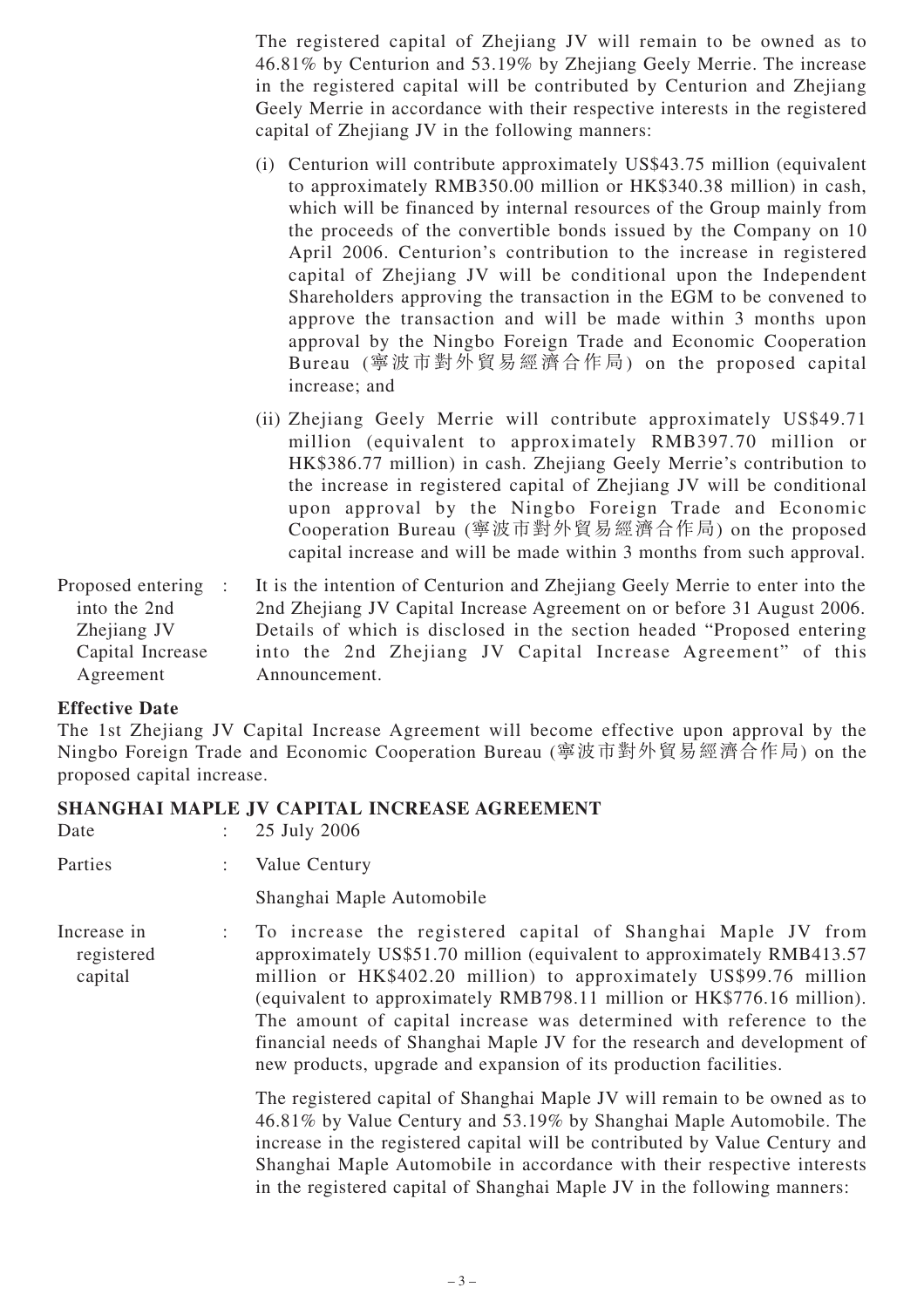- (i) Value Century will contribute approximately US\$22.50 million (equivalent to approximately RMB180.00 million or HK\$175.05 million) in cash, which will be financed by internal resources of the Group mainly from the proceeds of the convertible bonds issued by the Company on 10 April 2006. Value Century's contribution to the increase in registered capital of Shanghai JV will be conditional upon the Independent Shareholders approving the transaction in the EGM to be convened to approve the transaction and will be made within 3 months upon approval by the Shanghai Foreign Economic Relation & Trade Commission (上海市對外經濟貿易委員會) on the proposed capital increase; and
- (ii) Shanghai Maple Automobile will contribute approximately US\$25.57 million (equivalent to approximately RMB204.53 million or HK\$198.91 million) in cash. Shanghai Maple Automobile's contribution to the increase in registered capital of Shanghai Maple JV will be conditional upon approval by the Shanghai Foreign Economic Relation & Trade Commission (上海市對外經濟貿易委員會) on the proposed capital increase and will be made within 3 months of such approval.

#### **Effective Date**

The Shanghai Maple JV Capital Increase Agreement will become effective upon approval by the Shanghai Foreign Economic Relation & Trade Commission (上海市對外經濟貿易委員會) on the proposed capital increase.

|                  | PROPOSED ENTERING INTO THE 2ND ZHEJIANG JV CAPITAL INCREASE |  |  |  |  |
|------------------|-------------------------------------------------------------|--|--|--|--|
| <b>AGREEMENT</b> |                                                             |  |  |  |  |
|                  |                                                             |  |  |  |  |

| Date                                 |  | To be entered into on or before 31 August 2006                                                                                                                                                                                                                                                                                                                                                                                                                                                                                                                                                                                                                                                                    |
|--------------------------------------|--|-------------------------------------------------------------------------------------------------------------------------------------------------------------------------------------------------------------------------------------------------------------------------------------------------------------------------------------------------------------------------------------------------------------------------------------------------------------------------------------------------------------------------------------------------------------------------------------------------------------------------------------------------------------------------------------------------------------------|
| Parties                              |  | Centurion                                                                                                                                                                                                                                                                                                                                                                                                                                                                                                                                                                                                                                                                                                         |
|                                      |  | Zhejiang Geely Merrie                                                                                                                                                                                                                                                                                                                                                                                                                                                                                                                                                                                                                                                                                             |
| Increase in<br>registered<br>capital |  | To increase the registered capital of Zhejiang JV from approximately US\$176.27<br>million, after the capital increase pursuant to the 1st Zhejiang JV Capital<br>Increase Agreement (equivalent to approximately RMB1,410.13 million or<br>HK\$1,371.35 million), to US\$231.01 million (equivalent to approximately<br>RMB1,848.07 million or HK\$1,797.24 million). The amount of capital<br>increase was determined with reference to the financial needs of Zhejiang<br>JV for the research and development of new products and purchase of new<br>machines.                                                                                                                                                 |
|                                      |  | The registered capital of Zhejiang JV will remain to be owned as to<br>46.81% by Centurion and 53.19% by Zhejiang Geely Merrie. The increase<br>in the registered capital will be contributed by Centurion and Zhejiang<br>Geely Merrie in accordance with their respective interests in the registered<br>capital of Zhejiang JV in the following manners:                                                                                                                                                                                                                                                                                                                                                       |
|                                      |  | (i) Centurion will contribute approximately US\$25.63 million (equivalent<br>to approximately RMB205.00 million or HK\$199.36 million) in cash,<br>which will be financed by internal resources of the Group mainly from<br>the proceeds of the convertible bonds issued by the Company on 10<br>April 2006. Centurion's contribution to the increase in registered<br>capital of Zhejiang JV will be conditional upon the Independent<br>Shareholders approving the transaction in the EGM to be convened to<br>approve the transaction and will be made within 3 months upon<br>approval by the Ningbo Foreign Trade and Economic Cooperation<br>Bureau (寧波市對外貿易經濟合作局) on the proposed capital<br>increase; and |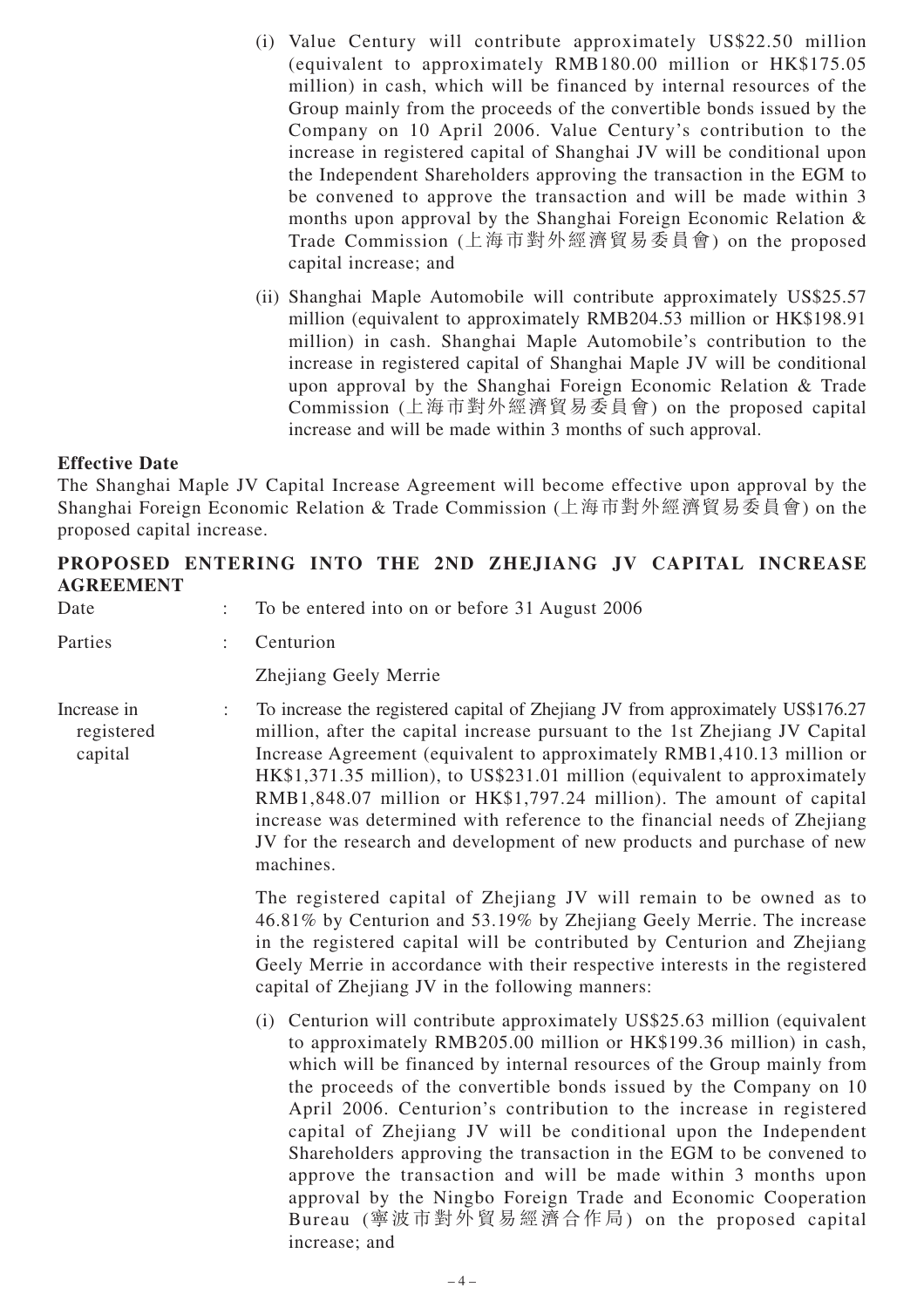(ii) Zhejiang Geely Merrie will contribute approximately US\$29.12 million (equivalent to approximately RMB232.94 million or HK\$226.53 million) in cash. Zhejiang Geely Merrie's contribution to the increase in registered capital of Zhejiang JV will be conditional upon approval by the Ningbo Foreign Trade and Economic Cooperation Bureau (寧波市對外貿易經濟合作局) on the proposed capital increase and will be made within 3 months of such approval.

## **Effective Date**

The 2nd Zhejiang JV Capital Increase Agreement will become effective upon approval by the Ningbo Foreign Trade and Economic Cooperation Bureau (寧波市對外貿易經濟合作局) on the proposed capital increase. Further announcement will be made when the Company enters into the 2nd Zhejiang JV Capital Increase Agreement or there are material changes to the terms of the 2nd Zhejiang JV Capital Increase Agreement as disclosed herein.

It is proposed that the 2nd Zhejiang JV Capital Increase Agreement will be entered into at a later stage after the 1st Zhejiang JV Capital Increase Agreement, as Zhejiang Geely Merrie needs additional time to secure the funding required to be contributed to the 2nd Zhejiang JV Capital Increase Agreement. It is expected that the final principal terms of the 2nd Zhejiang JV Capital Increase Agreement, including the amounts to be contributed by Centurion and Zhejiang Geely Merrie and the intended use of capital raised, will be the same as disclosed in this announcement. Further announcement will be made when the Company enters into the 2nd Zhejiang JV Capital Increase Agreement.

#### **USE OF CAPITAL RAISED**

Zhejiang JV and Shanghai Maple JV intended to use the amount of capital raised for the following purposes:

#### **Zhejiang JV**

- (i) approximately RMB68.00 million will be used for research and development of new models for economy sedan;
- (ii) approximately RMB590.50 million will be used for expansion of infrastructure and production lines, of which approximately RMB400.50 million, RMB95.00 million and RMB 95.00 million is planned to be used for the expansion of production facilities in Ningbo, Linhai and Luqiao respectively; and
- (iii)approximately RMB527.00 million will be used for purchase of machinery, of which approximately RMB137.00 million will be used for purchase of stamping and painting machines and approximately RMB390.00 million will be used for purchase of welding robots and new machines for molding and testing purposes.

#### **Shanghai Maple JV**

- (i) approximately RMB184.50 million will be used for expansion of production facilities, including second phase of the Shanghai production plant and new machines; and
- (ii) approximately RMB200.00 million will be allocated for new product models development in the following manner:
	- approximately RMB86.10 million will be allocated for molding equipments;
	- approximately RMB35.00 million will be allocated for testing equipments; and
	- approximately RMB78.90 million will be allocated for design and research and development expenses.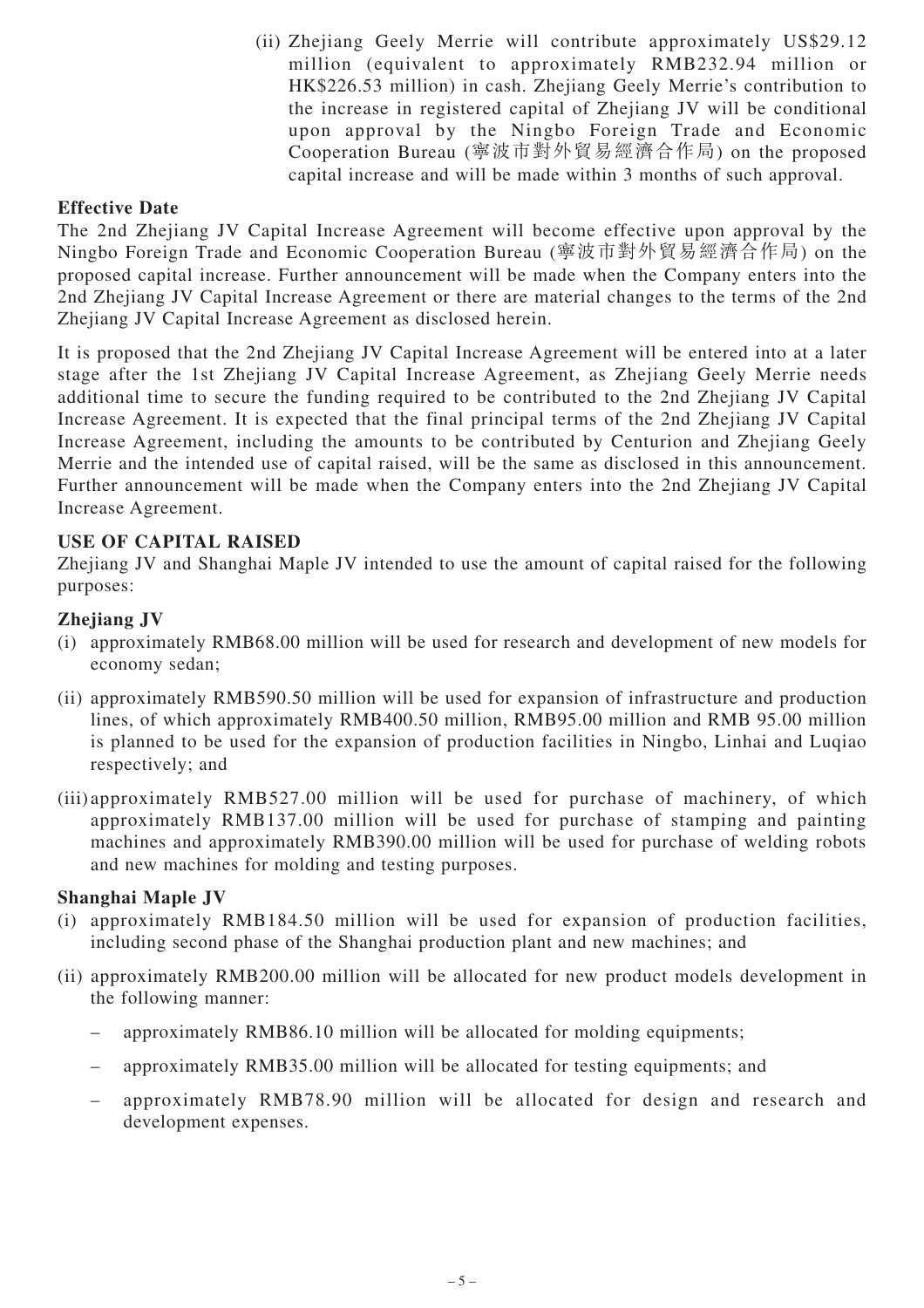#### **REASONS FOR ENTERING INTO THE AGREEMENTS**

The Group is principally engaged in the manufacture and trading of automobile parts and related automobiles in the PRC. The Directors believe that the strong growth in the demand for fuelefficient and easy-to maintain economy sedans in the PRC should be sustainable in the coming decade. The Group, Zhejiang JV and Shanghai Maple JV are actively seeking ways to expand their operations. Zhejiang JV and Shanghai Maple JV intend to continue the expansion and upgrading of their production plants to further improve quality and reduce costs. Accordingly, the increases in the registered capital of Zhejiang JV and Shanghai Maple JV are required to meet their expansion plans. Given the Directors' confidence in the PRC automobile industry, the Directors (including the independent non-executive Directors) are of the view that the terms of the Agreements and the 2nd Zhejiang JV Capital Increase Agreement as well as the consideration are fair and reasonable so far as the Company and the Shareholders are concerned and the amounts of capital increase in Shanghai Maple JV and Zhejiang JV are in the interest of the Company and its Shareholders as a whole.

#### **INFORMATION ON ZHEJIANG JV**

The Group, through a wholly-owned subsidiary, currently owns 46.81% of Zhejiang JV as an associate. Zhejiang JV has production facilities in Ningbo, Linhai and Luqiao. The three production plants are fully-integrated plants, comprising stamping, welding, painting and assembly facilities and supporting production and testing lines for engines and gearboxes.

The table below sets out the results of Zhejiang JV for the two years ended 31 December 2005.

|                         | <b>Year ended 31 December</b> |           |  |
|-------------------------|-------------------------------|-----------|--|
|                         | 2004                          | 2005      |  |
|                         | HK\$'000                      | HK\$'000  |  |
|                         | (Audited)                     | (Audited) |  |
| Profits before taxation | 197,826                       | 253,719   |  |
| Profits after taxation  | 183,602                       | 196,735   |  |

The net asset value of Zhejiang JV amounted to approximately HK\$1,158 million as at 31 December 2005.

#### **INFORMATION ON SHANGHAI MAPLE JV**

The Group, through a wholly-owned subsidiary, currently owns 46.81% of Shanghai Maple JV as an associate. Shanghai Maple JV has a production facility in Shanghai. The Shanghai production plant is a fully-integrated plant, comprising stamping, welding, painting and assembly facilities and supporting production and testing lines for engines and gearboxes.

The table below sets out the results of Shanghai Maple JV for the two years ended 31 December 2005.

|                         | <b>Year ended 31 December</b> |           |  |
|-------------------------|-------------------------------|-----------|--|
|                         | 2004                          | 2005      |  |
|                         | HK\$'000                      | HK\$'000  |  |
|                         | (Audited)                     | (Audited) |  |
| Profits before taxation | 16,204                        | 68,933    |  |
| Profits after taxation  | 16,122                        | 64,815    |  |

The net asset value of Shanghai Maple JV amounted to approximately HK\$524 million as at 31 December 2005.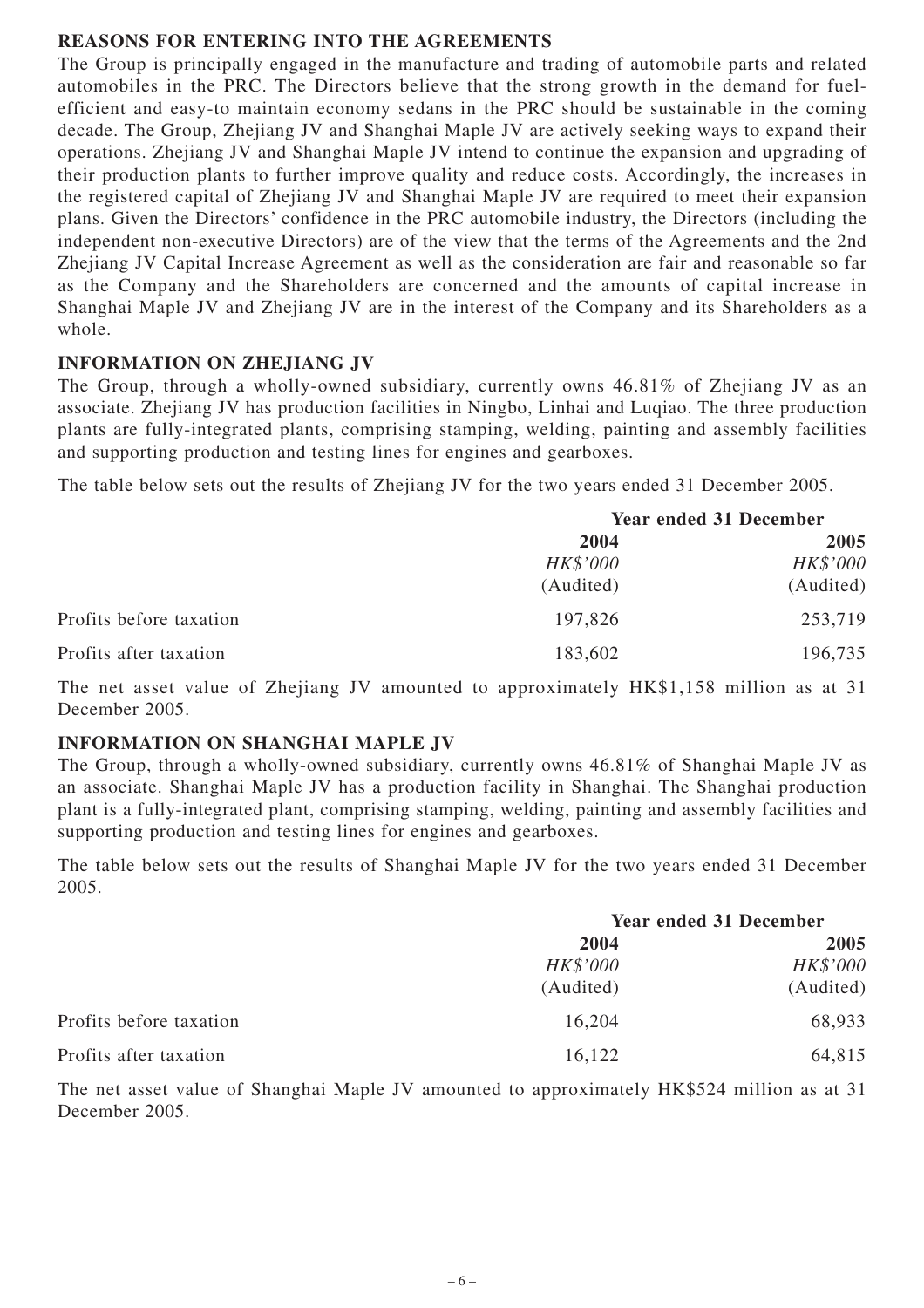## **APPROVAL BY SHAREHOLDERS**

Shanghai Maple Automobile and Zhejiang Geely Merrie are connected persons of the Company for the purpose of the Listing Rule by virtue of the fact that both Shanghai Maple Automobile and Zhejiang Geely Merrie are beneficially owned by Mr. Li and his associates. As a result, the entering into of the Shanghai Maple JV Capital Increase Agreement, the 1st Zhejiang JV Capital Increase Agreement and the 2nd Zhejiang JV Capital Increase Agreement constitute discloseable and connected transactions for the Company under Chapters 14 and 14A of the Listing Rules respectively and is subject to the requirements of reporting, announcement, and the approval of the Independent Shareholders (by way of poll) as set out in Chapter 14A of the Listing Rules.

Proper Glory and Geely Group, wholly-owned by Mr. Li, holding 60.68% and 0.002% respectively in the issued share capital of the Company will abstain from voting for the resolutions to approve the Agreements and the 2nd Zhejiang JV Capital Increase Agreement to be put forward at the EGM.

## **GENERAL INFORMATION**

An Independent Board Committee will be appointed to advise the Independent Shareholders in respect of the terms of the Agreements and the 2nd Zhejiang JV Capital Increase Agreement. An independent financial adviser will also be appointed to advise the Independent Board Committee and the Independent Shareholders in this regard.

A circular containing, among other things, details of the Agreements and the 2nd Zhejiang JV Capital Increase Agreement, a letter from the Independent Board Committee and the opinion from an independent financial adviser, together with a notice convening the EGM to approve the Agreements and the 2nd Zhejiang JV Capital Increase Agreement will be despatched to the Shareholders as soon as practicable.

## **As the 2nd Zhejiang JV Capital Increase Agreement may or may not be entered into, Shareholders and the public are reminded to exercise caution when dealing in the securities of the Company.**

## **DEFINITIONS**

In this announcement, the following expressions have the meanings set out below unless the context requires otherwise:

| "Agreements"          | collectively the 1st Zhejiang JV Capital Increase Agreement and the<br>Shanghai Maple JV Capital Increase Agreement                                                          |
|-----------------------|------------------------------------------------------------------------------------------------------------------------------------------------------------------------------|
| "associate(s)"        | has the meaning ascribed to it under the Listing Rules                                                                                                                       |
| "Board"               | the board of Directors                                                                                                                                                       |
| "Centurion"           | Centurion Industries Limited, a company incorporated in the British<br>Virgin Islands with limited liability and a wholly-owned subsidiary of<br>the Company                 |
| "Company"             | Geely Automobile Holdings Limited, a company incorporated in the<br>Cayman Islands with limited liability whose shares are listed on the<br>main board of the Stock Exchange |
| "connected person(s)" | has the meanings ascribed to it under the Listing Rules                                                                                                                      |
| "Director(s)"         | the director(s) of the Company                                                                                                                                               |
| "EGM"                 | an extraordinary general meeting of the Company to be convened to<br>approve the Agreements and the 2nd Zhejiang JV Capital Increase<br>Agreement                            |
| "Geely Group"         | Geely Group Limited, a company incorporated in the British Virgin<br>Islands with limited liability and is wholly-owned by Mr. Li.                                           |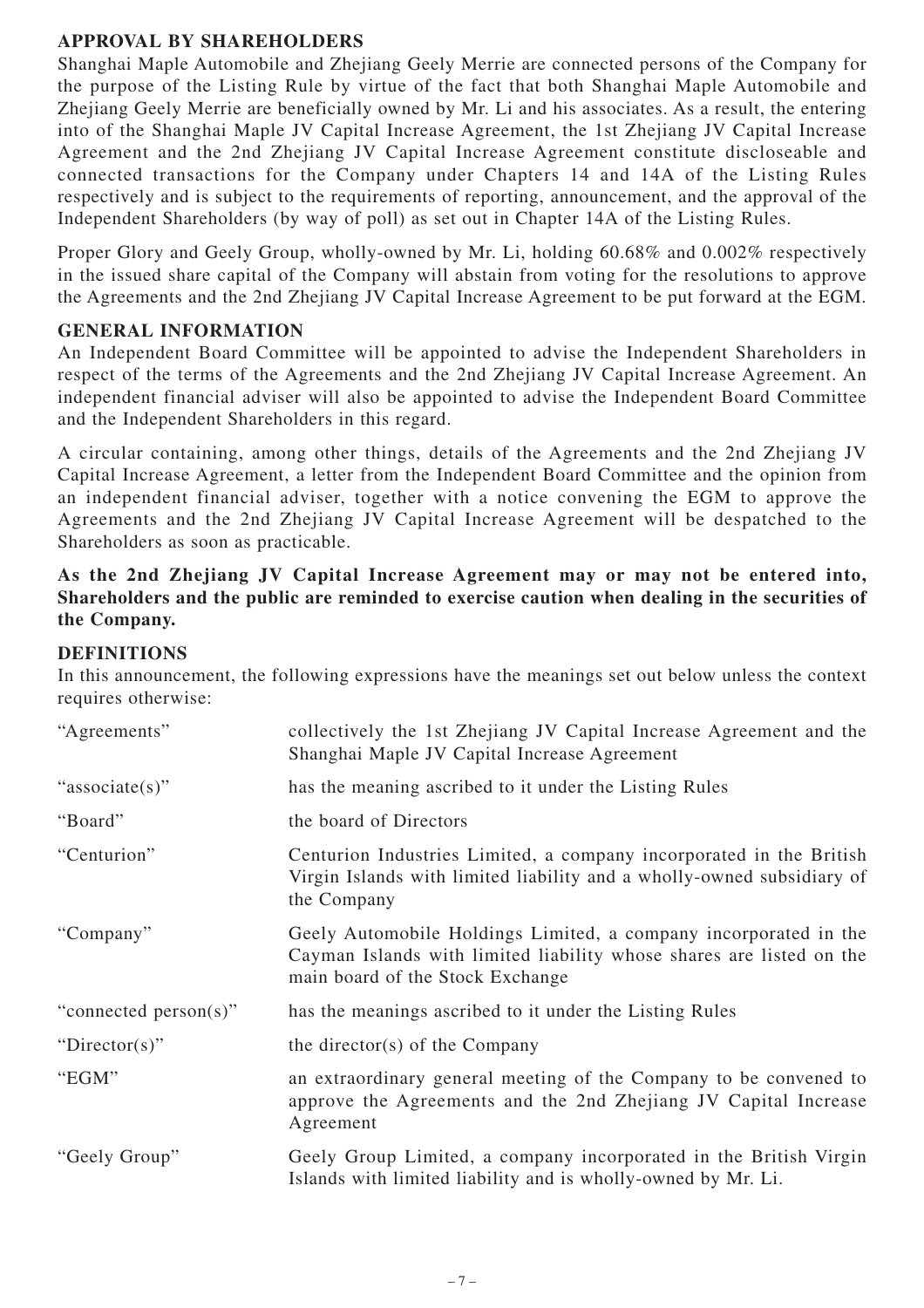| "Geely Holding"                                      | 吉利控股集團有限公司(Geely Holding Group Company Limited), a<br>private limited liability company incorporated in Zhejiang Province,<br>the PRC, and is owned as to 72.7% by Mr. Li Shu Fu and as to 27.3%<br>by Mr. Li Xu Bing, respectively                                                                                                                                                                                                                                                                                                                                                                                 |
|------------------------------------------------------|---------------------------------------------------------------------------------------------------------------------------------------------------------------------------------------------------------------------------------------------------------------------------------------------------------------------------------------------------------------------------------------------------------------------------------------------------------------------------------------------------------------------------------------------------------------------------------------------------------------------|
| "Group"                                              | the Company and its subsidiaries                                                                                                                                                                                                                                                                                                                                                                                                                                                                                                                                                                                    |
| "Independent Board<br>Committee"                     | the independent committee of the Board comprising only of<br>independent non-executive Directors established for the purpose of<br>advising the Independent Shareholders on the Agreements and the 2nd<br>Zhejiang JV Capital Increase Agreement                                                                                                                                                                                                                                                                                                                                                                    |
| "Independent Shareholders"                           | Shareholders other than Mr. Li Shu Fu and his associates                                                                                                                                                                                                                                                                                                                                                                                                                                                                                                                                                            |
| "Listing Rules"                                      | The Rules Governing the Listing of Securities on the Stock Exchange                                                                                                                                                                                                                                                                                                                                                                                                                                                                                                                                                 |
| "Mr. Li"                                             | Mr. Li Shu Fu, a Director holding 60.68% beneficial interest in the<br>issued share capital of the Company                                                                                                                                                                                                                                                                                                                                                                                                                                                                                                          |
| "PRC"                                                | The People's Republic of China                                                                                                                                                                                                                                                                                                                                                                                                                                                                                                                                                                                      |
| "Proper Glory"                                       | Proper Glory Holdings Inc. is a private company incorporated in the<br>British Virgin Islands and is wholly-owned by Geely Group.                                                                                                                                                                                                                                                                                                                                                                                                                                                                                   |
| "Shanghai Maple<br>Automobile"                       | 上海華普汽車有限公司(Shanghai Maple Automobile Company<br>Limited), a limited liability company incorporated in the PRC and is<br>owned as to 90.0% by Geely Holding and as to 10.0% by 浙江華普資<br>產管理有限公司(Zhejiang Maple Assets Management Company<br>Limited), which is in turn owned by the senior management of Geely<br>Holding. It is principally engaged in manufacturing and sales of<br>automobile and related components, and manufacturing of air<br>conditioning related parts                                                                                                                                      |
| "Shanghai Maple JV"                                  | 上海華普國潤汽車有限公司 (Shanghai Maple Guorun Automobile<br>Company Limited), a Sino-foreign joint venture established in the PRC<br>with limited liability and owned as to 53.19% by Shanghai Maple<br>Automobile and as to 46.81% by Value Century respectively                                                                                                                                                                                                                                                                                                                                                             |
| "Shanghai Maple JV<br>Capital Increase<br>Agreement" | the capital increase agreement dated 25 July 2006 entered into<br>between上海華普汽車有限公司 (Shanghai Maple Automobile<br>Company Limited), and Value Century which sets out the principal<br>terms for the capital increase in Shanghai Maple JV                                                                                                                                                                                                                                                                                                                                                                           |
| "Share $(s)$ "                                       | share(s) of HK\$0.02 each in the capital of the Company                                                                                                                                                                                                                                                                                                                                                                                                                                                                                                                                                             |
| "Shareholder(s)"                                     | the holder(s) of the Shares(s) of the Company                                                                                                                                                                                                                                                                                                                                                                                                                                                                                                                                                                       |
| "Stock Exchange"                                     | The Stock Exchange of Hong Kong Limited                                                                                                                                                                                                                                                                                                                                                                                                                                                                                                                                                                             |
| "Value Century"                                      | Value Century Group Limited, a company incorporated in the British<br>Virgin Islands with limited liability and a wholly-owned subsidiary of<br>the Company                                                                                                                                                                                                                                                                                                                                                                                                                                                         |
| "Zhejiang Geely Merrie"                              | 浙江吉利美日汽車有限公司, (Zhejiang Geely Merrie Automobile<br>Company Limited), a limited liability company incorporated in the PRC<br>and is owned as to 90.0% by Geely Holding and as to 10.0% by 浙江華<br>普資產管理有限公司 (Zhejiang Maple Assets Management Company<br>Limited), which is in turn owned by the senior management of Geely<br>Holding. It is principally engaged in manufacturing and managing of<br>automobile, automobile power generators and related components. It is<br>also engaged in exporting of products it produces and importing<br>machineries, accessories and raw materials required in its business |